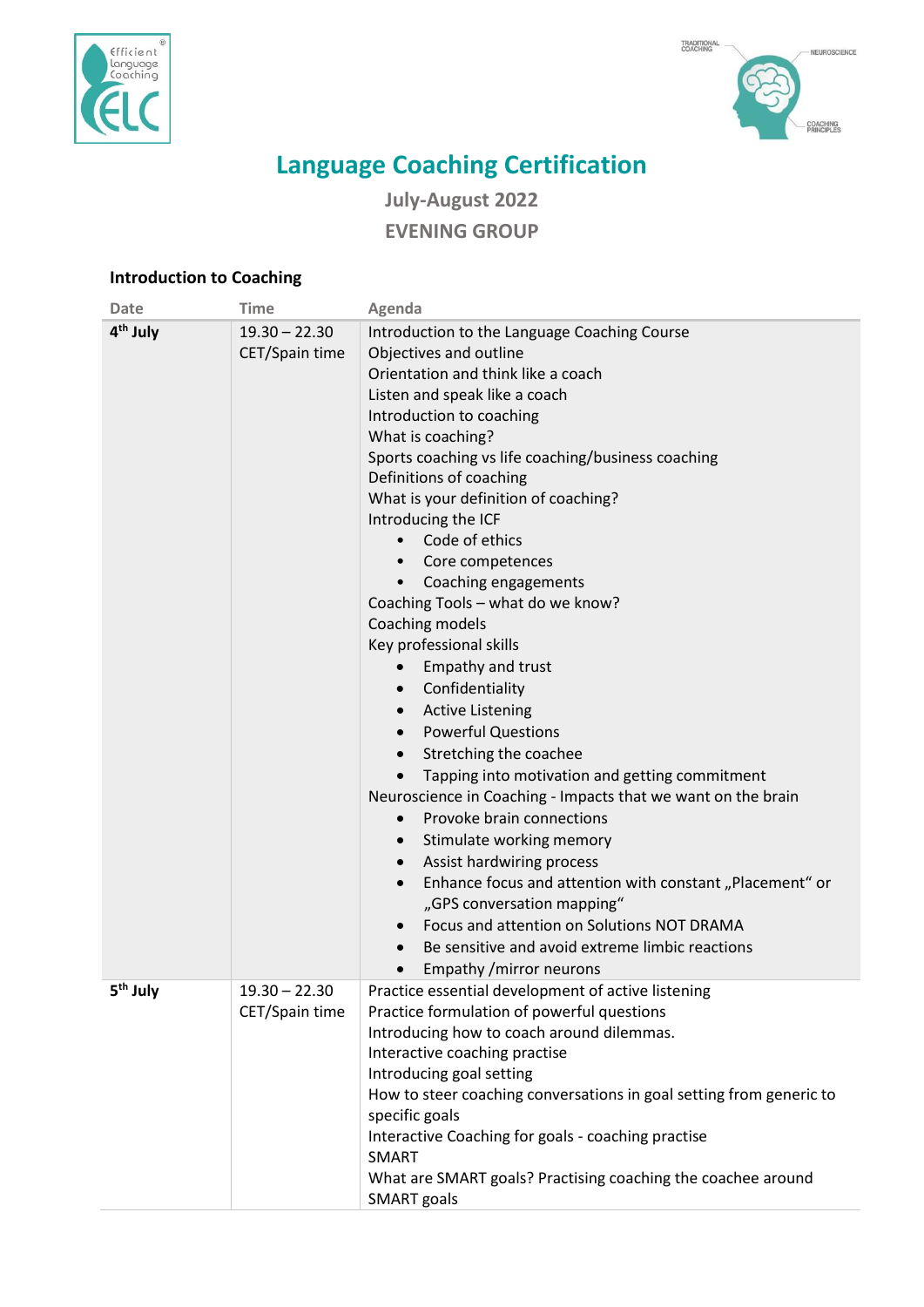



## **Neurolanguage Coaching® Skills**

| <b>Date</b>           | <b>Time</b>                       | Agenda                                                                                                                                                                                                                                                                                                                                                                                                                                                                                                                                                                                                                                                                              |
|-----------------------|-----------------------------------|-------------------------------------------------------------------------------------------------------------------------------------------------------------------------------------------------------------------------------------------------------------------------------------------------------------------------------------------------------------------------------------------------------------------------------------------------------------------------------------------------------------------------------------------------------------------------------------------------------------------------------------------------------------------------------------|
| $11th$ July           | $19.30 - 22.30$<br>CET/Spain time | Introduction to neuroscience, the brain and learning<br>The development of Neuroscience<br>Neuromyths<br>Neuroplasticity and neurogenesis<br>How neural networks are formed<br>Introducing the triune brain and the limbic system<br>Brain chemistry Looking deeper at the Limbic system<br>Reference to the SCARF model by David Rock<br>Analysing social pain as described by Dr Liebermann                                                                                                                                                                                                                                                                                       |
| $12th$ July           | $19.30 - 22.30$<br>CET/Spain time | Practical coaching conversations with regard to social pain situations<br>connected to language learning - coaching our learners to feel more<br>comfortable with language learning<br>The IMAGES model<br>What can we do to maximise IMAGES?<br>The Learning Journey and coaching conversations with our coaches<br>about their learning journey<br>What is mastery - question regarding subconscious brain patterns<br>and how to create these patterns<br>Learning Perceptions and learning styles - Coaching conversations<br>with our coaches regarding their learning styles<br>Brain-based Breakthroughs - how to provoke and create neural<br>networks relating to language |
| 18 <sup>th</sup> July | $19.30 - 22.30$<br>CET/Spain time | Principles of being a great coach and Principles of being a great<br>language coach<br>The difference of language teaching and language coaching<br>Language coaching essentials<br>What is Language Coaching?<br>What language coaching is not?<br>What is incorporated into the language coaching process from<br>coaching?<br>• ICF Principles and ethics<br>Confidentiality<br>Goal setting<br><b>Action setting</b>                                                                                                                                                                                                                                                            |
| 19 <sup>th</sup> July | $19.30 - 22.30$<br>CET/Spain time | What is incorporated into the language coaching process from<br>coaching continued?<br>Managing engagements<br>Explaining the principles and ethics of coaching to language coaching<br>clients                                                                                                                                                                                                                                                                                                                                                                                                                                                                                     |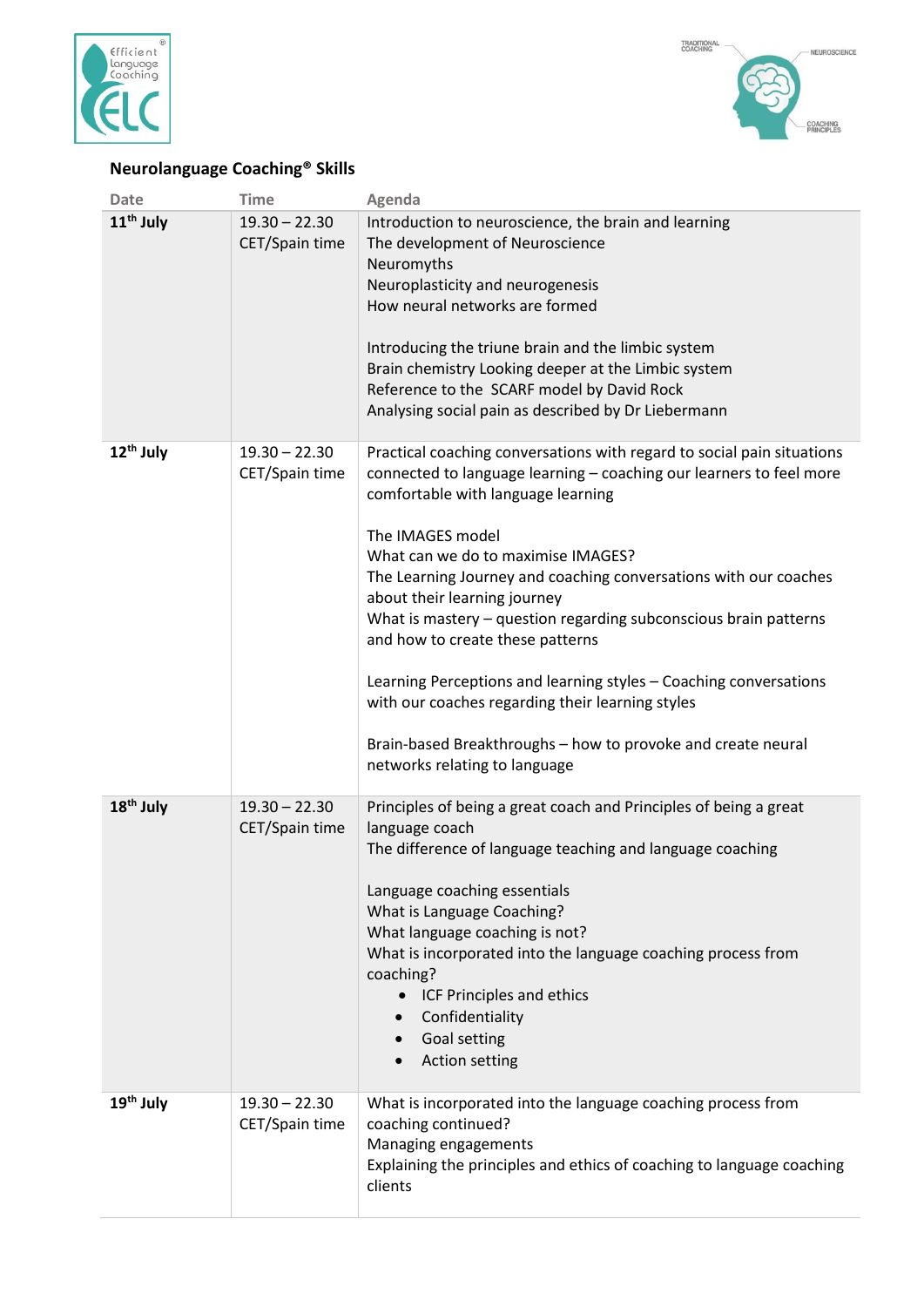



| <b>Date</b>           | <b>Time</b>                       | Agenda                                                                                                                                                                                                                                                                                                                                                                                                                                                                                                                                |
|-----------------------|-----------------------------------|---------------------------------------------------------------------------------------------------------------------------------------------------------------------------------------------------------------------------------------------------------------------------------------------------------------------------------------------------------------------------------------------------------------------------------------------------------------------------------------------------------------------------------------|
|                       |                                   | Language coaching defined and Language Coaching engagement<br>Definition neurolanguage coaching<br>Introducing language coaching to clients<br>Introducing the 3 Ms of Language Coaching<br>Motivation<br>Mechanical<br>Mastery                                                                                                                                                                                                                                                                                                       |
| $21st$ July           | $19.30 - 22.30$<br>CET/Spain time | <b>Introducing Motivation diagnostic</b><br>Finding client motivation<br>Coaching clients to find motivation<br>$\bullet$<br>Coaching clients who have no motivation<br>Practical Coaching conversations around motivation<br>Introducing mechanics and mastery goal setting<br>Mechanical goal setting practice - practise goal setting applied to<br>language coaching<br>Getting the coachee to set actions<br>Coaching for commitment<br>Giving feedback and acknowledgement as positive reinforcement                            |
| 25 <sup>th</sup> July | $19.30 - 22.30$<br>CET/Spain time | Practise mechanical goal setting<br>Introducing the Mastery goal setting process<br>Practise goal setting for the mastery of the language<br>Stretching the coachee for actions and action setting<br>How to get coachee to own the goals<br>Commitment and time focus                                                                                                                                                                                                                                                                |
| 26 <sup>th</sup> July | $19.30 - 22.30$<br>CET/Spain time | Practise mastery goal setting<br>Introducing the 5 cs of Language Coaching<br>• Concrete requirements<br><b>Clear Targets and commitments</b><br>Coaching conversations<br>Connecting brain/pervasive neuroscience in coaching<br>$\bullet$<br>Completion of process<br>$\bullet$<br>Matching the 5cs to the ICF Coaching Principles                                                                                                                                                                                                  |
| 27 <sup>th</sup> July | $19.30 - 22.30$<br>CET/Spain time | PROGRESS - introducing learning as a circular process<br>Managing language coaching sessions with the client - accountability<br>and commitment<br>Administration and forms to use - going through mechanical and<br>mastery goal setting forms with the coachee<br>Creating action setting forms with the coachee<br>Conducting goal review forms with the coachee<br>Structuring language coaching sessions<br>Delivering language coaching sessions - practice sessions<br>Coaching Practice - the first session with a new client |